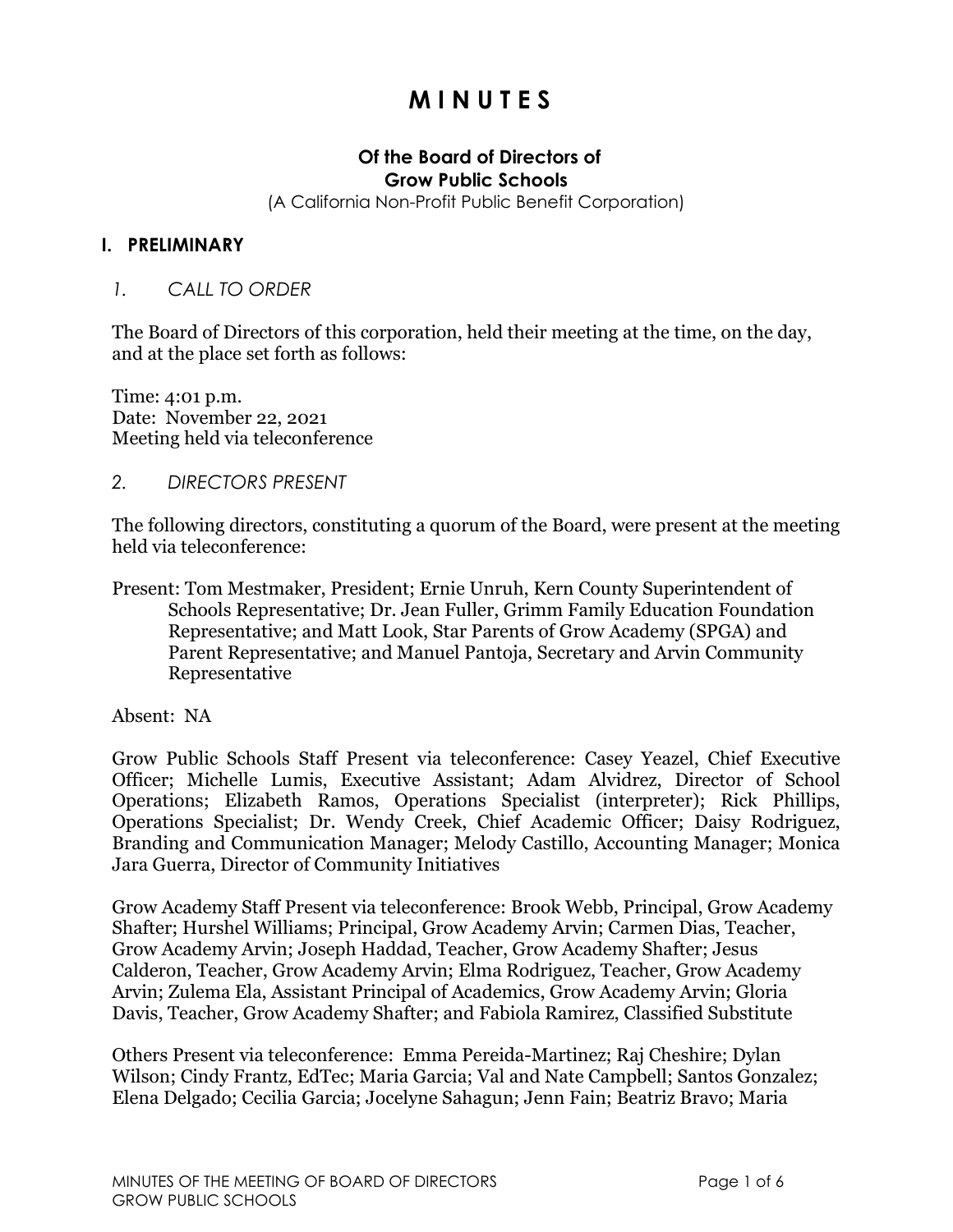Domínguez; Jessica Arvizu; Becky Bentley; Ana Andrade; Jill O'Brien; Rosaura Calderon; Kelly Sierra; Amanda Saldana; Carla Jimenez; Araceli Ruiz; Olivia Gutierrez; Marylue Perez; Teresa Verdugo; Daniel Webb; Shenny Perez; Ana Santoyo; Maria Rojas; Cristal Escutia; Toni Franz; Francisco Lopez; Angie Mack and eight unidentified participants

- 3. *FLAG SALUTE*
- 4. APPROVAL OF AB 361 BOARD FINDING MUST BE READ AND VOTED AT EACH TELECONFERENCE BOARD MEETING OR EVERY 30 DAYS

On a motion duly made by Manuel Pantoja, seconded by Jean Fuller, and carried, the Board approved via roll call the approval of AB 361 board finding.

| <b>Board Member</b>  | Yay | Nay | Absent   Abstain |
|----------------------|-----|-----|------------------|
| <b>Tom Mestmaker</b> |     |     |                  |
| Manuel Pantoja       |     |     |                  |
| Ernie Unruh          | v   |     |                  |
| Matt Look            |     |     |                  |
| Jean Fuller          |     |     |                  |

5. *BOARD REAPPOINTMENT*

The board accepted the reappointment of Matt Look as the Star Parents of Grow Academy (SPGA) representative, for a one-year term to the Grow Public Schools Board of Directors.

6. APPROVAL OF MINUTES

A motion was made by Ernie Unruh, seconded by, Matt Look, and passed, to approve via roll call the minutes of the Public Hearing dated September 27, 2021.

| <b>Board Member</b>  | Yay | Nay | Absent   Abstain |
|----------------------|-----|-----|------------------|
| <b>Tom Mestmaker</b> |     |     |                  |
| Manuel Pantoja       |     |     |                  |
| Ernie Unruh          |     |     |                  |
| Matt Look            |     |     |                  |
| Jean Fuller          |     |     |                  |

Resolved further, that the Secretary of the Corporation is authorized and directed to insert a copy of these certified minutes into the book of minutes of this Corporation and to see that a certified copy of these minutes is kept at the Home Office for the transaction of business of this Corporation.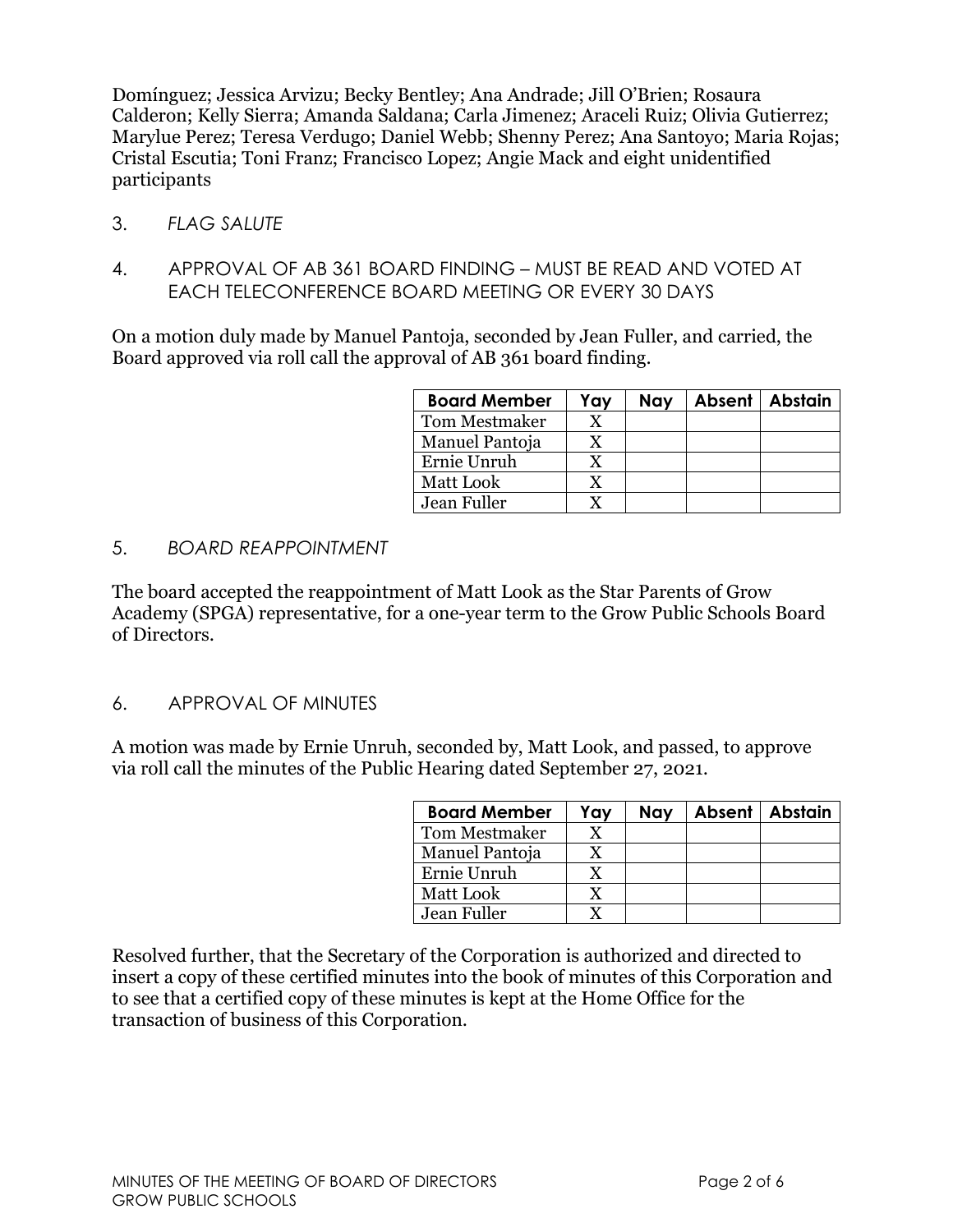# **II. COMMUNICATIONS**

*ORAL COMMUNICATIONS – None*

### *LEADERSHIP REPORT*

Casey Yeazel shared the COVID-19 update and impact on staff and students, along with the impacted program priorities of COVID-19.

Casey provided the strategic growth update on the high school facilities and petition. The high school model is designed to be located at or adjacent to CSU Bakersfield, and in proximity of the Bakersfield College Southwest campus. This location is important to Grow Public Schools' model, which is to not only provide early college pathways for scholars, but to provide physical access to an actual college campus. Grow Public Schools' strategic priority is to extend their model to two new communities with zero charter school options.

Progress on the petition has occurred for the past several months. Given the changes in the model (from 9-12 to TK-12), there have been numerous revisions to the draft, including the budget modeling. Revising grade levels served from 9-12 to TK-12 also impacts authorization and to whom Grow Public Schools eventually are submitting the petition. Once there is greater clarity, the petition will be presented in front of the Board for approval, as well as the proposal for financing the lease.

Casey provided the board with an update on the Charter School Program (CSP) Expansion and Replication Grant, which was awarded in January 2020.

Grow Public Schools was awarded the 2021 Beautiful Bakersfield Award, in the category of Education. This award is for efforts by an educator, project, school or college, that promotes or benefits education in our city at all levels. Grow Public Schools was honored to receive the award. Casey thanked Dr. Monica Jara Guerra and Daisy Rodriguez, for submitting the nomination, which included a video by Daisy Rodriguez.

Casey provided the operations report. Weekly testing for all unvaccinated staff began last month. All staff will be tested after Thanksgiving break and Winter break, regardless of vaccination status.

Adventist Health has partnered with Grow Public Schools to provide a mobile unit clinic for basic health services, beginning in January 2022. The mobile unit will be at GA Arvin on the first Saturday and second Wednesday of each month and is available to all community members. Information will be shared with families via ParentSquare.

GA Shafter's shade structure will be installed over the winter break and completed by January 10, 2022.

Dr. Wendy Creek, Chief Academic Officer, shared the independent study update and Small Group Instructor (SGI) to Teacher Pipeline: Alder Graduate School of Education residency program.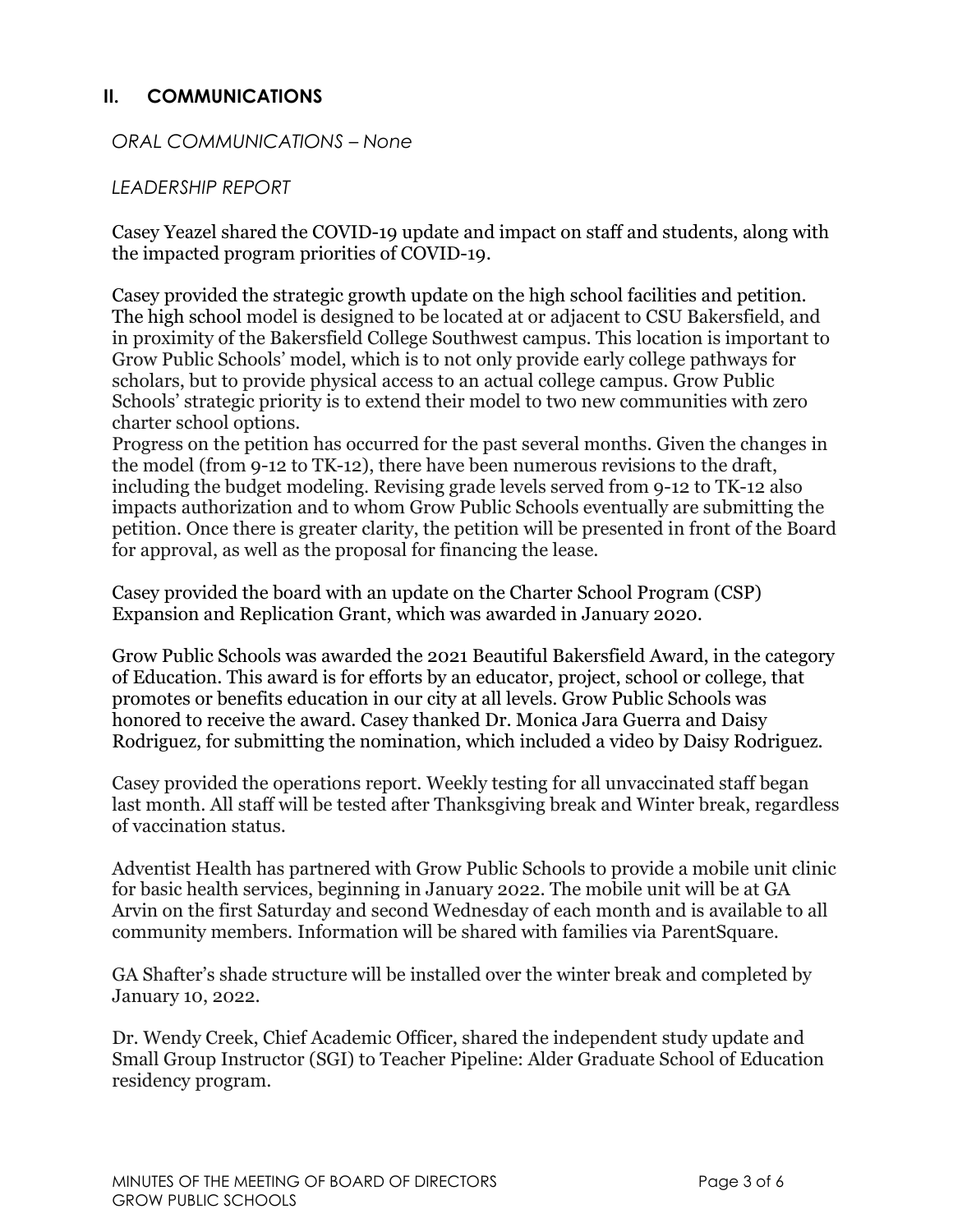# *PRINCIPAL'S REPORT-Grow Academy Arvin*

Hurshel Williams, Principal, shared progress on Local Control and Accountability Plan, Goal 2 - Creating meaningful partnerships with parents. In an ongoing effort to improve upon existing partnerships, GA Arvin was able to host or maintain the following programs or events throughout the month of November: Fall Family Paint Night, Edible School Yard Virtual Classes, Family Workshops, Virtual Family Friday Fitness Classes, and Intramural Sports.

### *PRINCIPAL'S REPORT-Grow Academy Shafter*

Brook Webb, Principal, shared a garden update presentation via PowerPoint and provided an update on Local Control and Accountability Plan, Goal 3 – Maintaining a learning environment that promotes a creative, healthy and conscientious lifestyle. GA Shafter is committed to encouraging health and wellness both on site and within the community. The last week in October was Farm to School week. Brook shared harvest season will provide the opportunity to educate the community on the importance of where food comes from, along with sustainability, and seasonality.

Stakeholders have requested more opportunities for extracurricular activities. The Arvin campus recently challenged the Shafter campus to a Middle School game day, which GA Shafter will host on December 8th. The dense fog will provide the perfect weather for a Fall Fog Fun Run. Lastly, GA Shafter has collaborated with North Kern Small School Districts to provide after-school sports opportunities for middle school students. Mr. Western is working to get sports signups, equipment, practices, and uniforms all prepared for the upcoming winter sports season.

# *GRIMM FAMILY EDUCATION FOUNDATION MOU*

Dylan Wilson, Edible School Yard Program Manager, shared an update on the network partnership agreement between the Edible School Yard Kern County (ESYKC) and Grow Public Schools.

#### *FISCAL REPORT*

Cindy Franz from EdTec (back-office provider) shared the October 2021 financial update.

For GA Arvin, Cindy shared the forecasted net income is approximately \$850,000, a \$9,000 increase from the previous forecast.

For GA Shafter, the forecasted net income is approximately \$946,000, a \$33,000 decrease from the previous forecast.

For the home office, the forecasted net income is approximately \$327,000, a \$15,000 decrease from the previous forecast.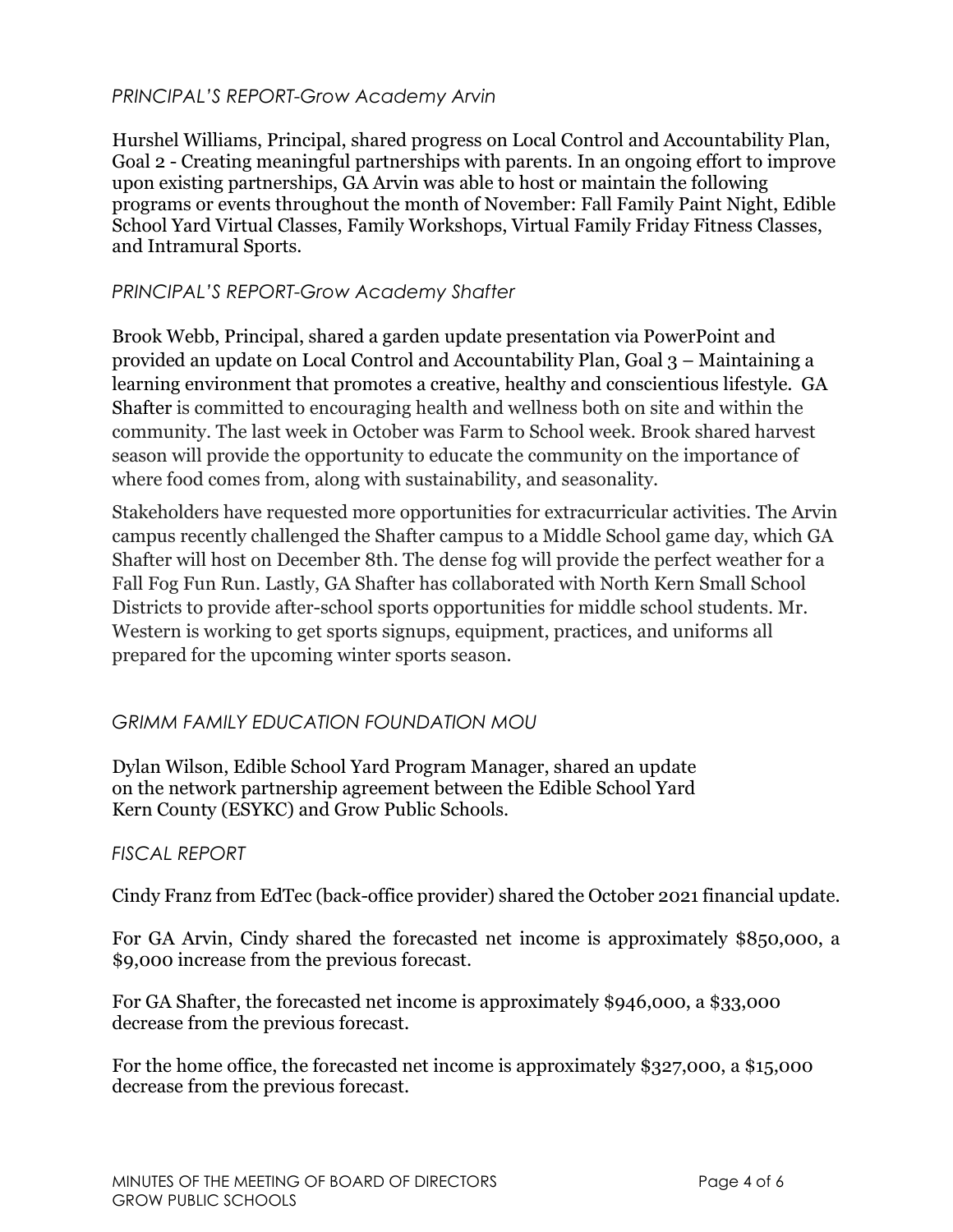Notable changes from the prior forecast are due to additional technology needs for both campuses, which were partially offset by revenue.

An intercompany loan repayment of \$200,000 is scheduled for December.

Cindy discussed each site's enrollment and attendance and the areas to watch regarding restricted revenue, attendance, and payroll.

#### **III. ACTION ITEMS**

1. The Directors were presented with the approval of the Purchase Orders and Warrants and Credit Card Register for October 2021 that were considered and discussed. On a motion duly made by Matt Look, seconded by Manuel Pantoja, and carried, the Board approved via roll call the Purchase Orders and Warrants and Credit Card Register for October 2021.

| <b>Board Member</b>  | Yay | Nay | Absent   Abstain |
|----------------------|-----|-----|------------------|
| <b>Tom Mestmaker</b> |     |     |                  |
| Manuel Pantoja       |     |     |                  |
| Ernie Unruh          |     |     |                  |
| Matt Look            |     |     |                  |
| Jean Fuller          |     |     |                  |

2. The Directors were presented with the approval of Amended Fiscal Policies and Procedures that were considered and discussed. On a motion duly made by Jean Fuller, seconded by Matt Look, and carried, the Board approved via roll call the Amended Fiscal Policies and Procedures.

| <b>Board Member</b>  | Yay | Nay | Absent   Abstain |
|----------------------|-----|-----|------------------|
| <b>Tom Mestmaker</b> |     |     |                  |
| Manuel Pantoja       |     |     |                  |
| Ernie Unruh          |     |     |                  |
| <b>Matt Look</b>     |     |     |                  |
| Jean Fuller          |     |     |                  |

3. The Directors were presented with the approval of Grimm Family Education Foundation MOU that were considered and discussed. On a motion duly made by Ernie Unruh, seconded by Matt Look, and carried, the Board approved via roll call the Grimm Family Education Foundation MOU.

| <b>Board Member</b> | Yay | Nay | Absent   Abstain |
|---------------------|-----|-----|------------------|
| Tom Mestmaker       |     |     |                  |
| Manuel Pantoja      |     |     |                  |
| Ernie Unruh         |     |     |                  |
| Matt Look           |     |     |                  |
| Jean Fuller         |     |     |                  |